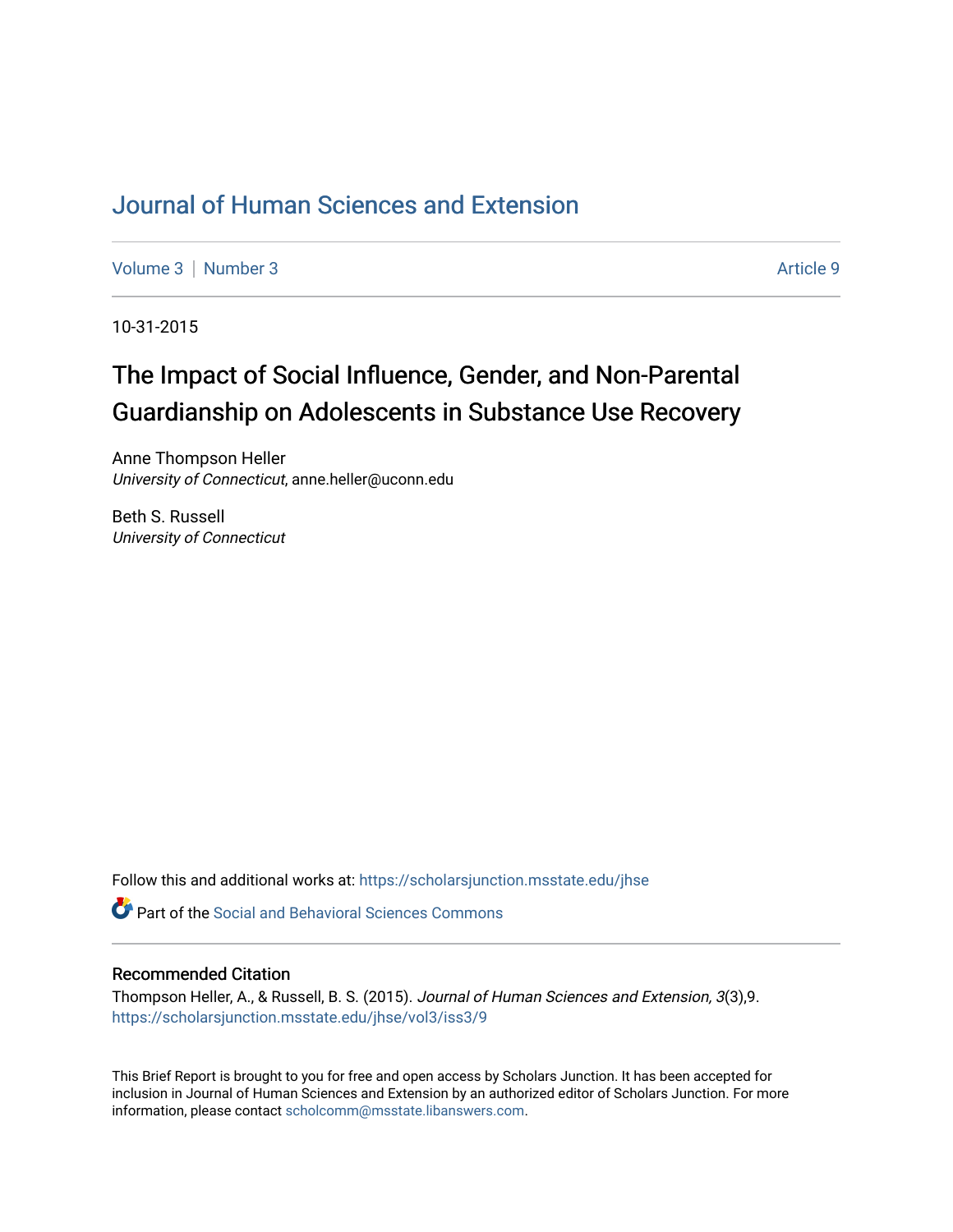# **The Impact of Social Influence, Gender, and Non-Parental Guardianship on Adolescents in Substance Use Recovery**

**Anne Thompson Heller Beth S. Russell**  *University of Connecticut* 

*This study explored potential barriers to sustaining recovery from substance use disorders (SUD) in adolescence, particularly for youth enrolled in school-based recovery programs, or recovery schools. Participants (N = 28) enrolled full-time in a Massachusetts recovery high school completed a survey of demographic information and scales assessing social desirability, parent and peer influence, and stigma. Results indicated that peers have slightly higher influence than parents, particularly among girls and adolescents with non-parental guardians. Participants living with parents who use substances reported being sober an average of 28.7 months, versus 40.9 months for those living with nonusing parents. Participants with parental guardians also reported experiencing significantly greater social desirability when there is no family history of substance abuse.* 

*Keywords:* adolescent substance use, internalized stigma, substance use recovery, social influence

## **Introduction**

Adolescents are entering substance use recovery programs at younger ages. In 2009, approximately 1,438,000 adolescents between the ages of 15 and 17 met criteria for substance dependence (Substance Abuse and Mental Health Services Administration [SAMHSA], 2012). Despite the widespread scope of the problem, little is known about factors that relate to recovery success, yet understanding these factors is vital to promoting effective intervention practice.

Adolescents entering treatment for substance use disorders (SUD) are influenced during their recovery by multiple factors, including stigma and their relationships with peers and parents (Laitman & Lederman, 2007; Passetti & White, 2007). Internalized stigma results from an individual's internalized negative feelings based on perceptions of negative judgments by others (Livingston & Boyd, 2010). How stigma influences adolescent substance use recovery is not well documented, though the literature on perceived stigma suggests that it creates a barrier to recovery for adolescents (Passetti & White, 2007). One example of how stigma may act as a barrier to adolescents' recovery is found in studies of 12-step fellowship programs, one of the

Direct correspondence to Anne Thompson Heller at anne.heller@uconn.edu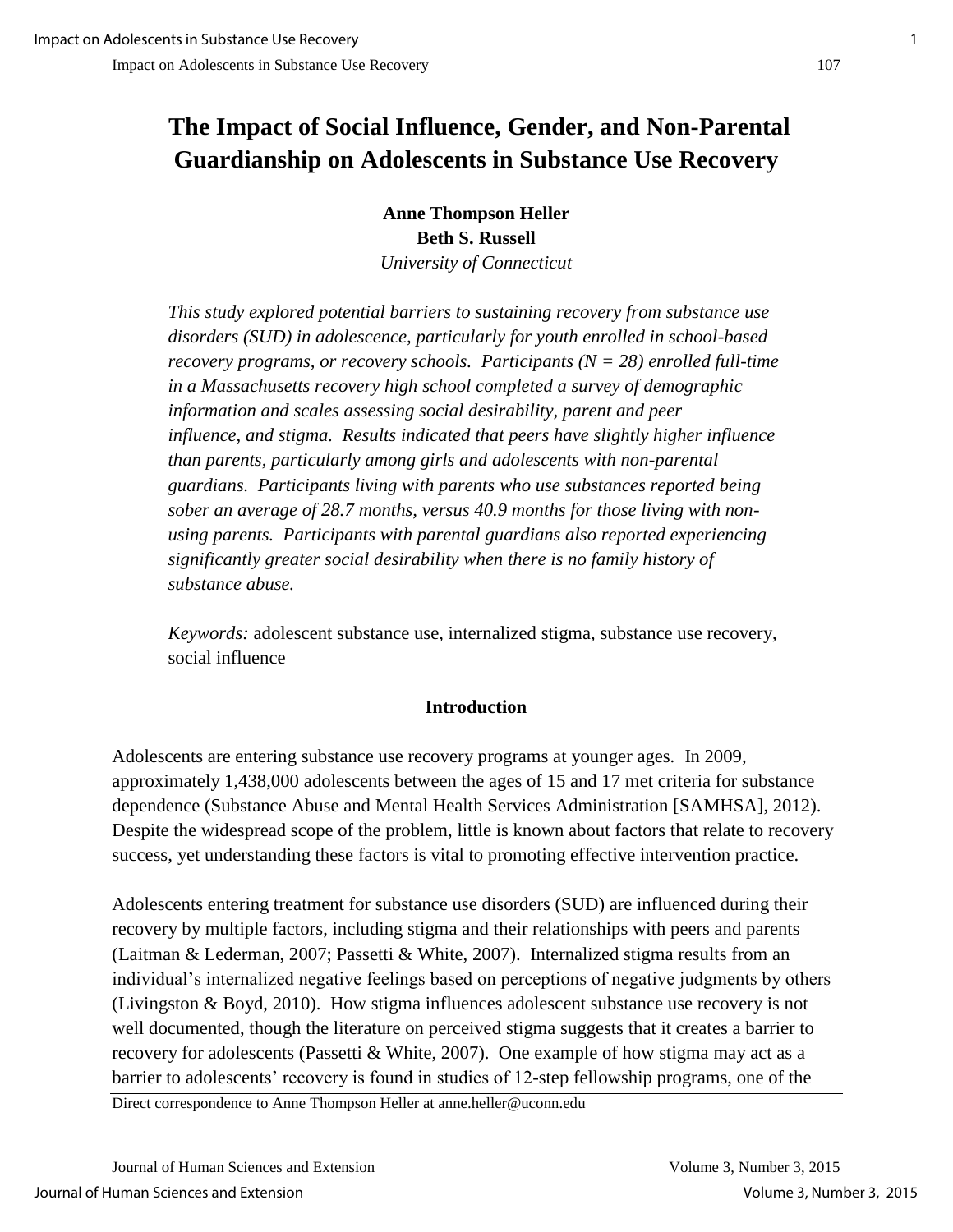most commonly available recovery supports, where adolescents are in the minority. In this setting, where youth are potentially marginalized by dint of their age, adolescents can feel isolated, disconnected, and further stigmatized, often resulting in disengagement from fellowship groups (Harris, Baker, Kimball, & Shumway, 2008; Passetti & White, 2007).

Stigma felt as a result of changing substance-using behavior may also present a barrier to recovery because efforts toward recovery may violate norms within the adolescent's social context, both among parents and peers. According to Moberg and Finch (2008), changing social contexts—either by challenging group-accepted group norms or by leaving one social group behind to find another—is more difficult for adolescents than adults. If social environments are not supportive to substance use recovery, adolescents may be at a higher risk of relapse than adults (Moberg & Finch, 2008).

Parents influence adolescents' beliefs, attitudes, and behaviors around substance use, including those relevant to recovery (Richter, Brown, & Mott, 1991). Without parental support for an adolescent's substance use recovery, the home environment may be a high-risk context for the adolescent. If the home environment is one where substance use is common or accepted, recovering adolescents are placed at higher risk (Richter et al., 1991). The power of a teen's home environment is not limited to shared biological or genetic factors. Even youth living with non-parental guardians face potential threats to their reductions in substance use as contextual factors—such as conflict, parent or guardian substance use, or those unsupportive of reduction in substance use—can pose a threat to an adolescent's recovery (Moberg & Finch, 2008; Richter et al., 1991). Although the circumstances that lead to non-parental guardianship vary, negative life experiences, such as displacement from parents, increases an adolescent's substance use, particularly when the protective factor of others' recovery support is absent (Wills, Vaccaro, & McNamara, 1992).

Peer relationships are also a crucial part of adolescent development as efforts to gain approval and social acceptance can hinder or promote high-risk behavior among adolescent peers. Social desirability indicates how individuals view the acceptability of their behavior in relation to others (McElhaney, Antonishak, & Allen, 2008). The stress to be accepted has tremendous influence on adolescent behavior and decision-making but can vary by gender. According to Rose and Rudolph (2006), adolescent girls may look for closeness in peers and seek approval, while worrying about being abandoned by friends and feeling lonely; for adolescent boys, the focus may be on social image and popularity. These different social goals often create stress as adolescents seek to achieve their goals of closeness, approval, social status, and popularity (Rose & Rudolph, 2006). In recovery, a peer support network of friends is particularly important for helping adolescents achieve and sustain their recovery (Richter et al., 1991). The current study sought to explore linear relationships between stigma and social influences in adolescents enrolled in an SUD recovery high school.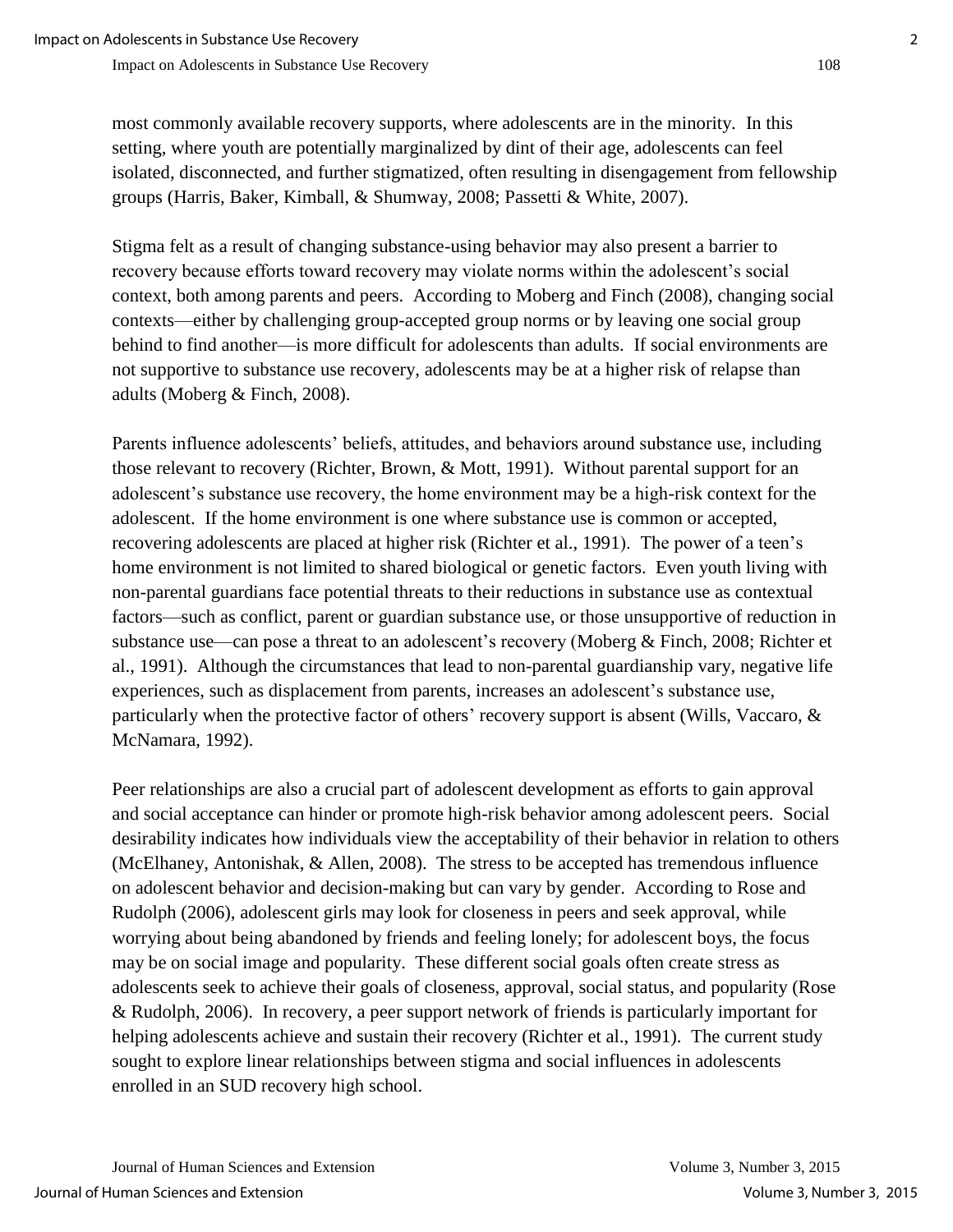#### **Methods**

### **Participants**

A total of 28 participants were selected from a public recovery high school in New England. Participants were invited to take part in the study by the school's principal via recruitment letters sent home with each student. The study saw a 100% recruitment rate, as all 28 students enrolled at the school volunteered to participate. The recovery high school setting is designed to support the unique needs of students along a recovery continuum while also providing educational supports to advance students' academic progress. Specifically, this recovery high school uses a harm reduction model, which identifies an adolescent's motivation for change and helps reduce substance use to reduce risk, while working toward a goal of abstinence (Association of Recovery Schools, 2013; Prochaska & DiClemente, 1983).

Participants ranged in age from 15 to 18 (*M* = 16.90; *SD* = 0.90) years, with ethnicity reported as 35% Caucasian/non-Hispanic; 9% African American; 54% Hispanic; and 2% multi-racial. Of this sample, 64% reported legal guardianship by one or both parents; 36% reported non-parental guardianship, including kin-care and foster care; 87% received free or reduced lunch; 13% spoke English as a second language; and 50% were considered to have exceptional education needs, such as a current Individualized Education Program (IEP) or similar intervention documentation. Results indicate 16 participants (57%) were polysubstance users, identifying more than one substance as their preferred drug of choice. Further details are presented in Table 1.

|                                | N(%)      | M(SD)       |                          | $N($ %)  |
|--------------------------------|-----------|-------------|--------------------------|----------|
| Age                            |           | 16.93(0.90) | Drug of Choice           |          |
| Male                           | 13 (46.4) |             | <b>Smoke Cigarettes</b>  | 16(57.1) |
| Female                         | 15(53.6)  |             | Alcohol                  | 15(53.6) |
| Length of Sobriety (In months) |           | 3.25(6.74)  | Marijuana                | 23(82.1) |
| Legal Guardian                 |           |             | Prescription Drug        | 6(21.4)  |
| Mother                         | 12 (42.9) |             | Cocaine or Crack Cocaine | 4(14.3)  |
| Father                         | 2(7.1)    |             | Hallucinogens            | 2(7.1)   |
| Mother & Father                | 4(14.3)   |             | Heroin                   | 1(3.6)   |
| Grandparent(s)                 | 2(7.1)    |             | Family History of SUD    |          |
| Foster Parent(s)               | 7(25)     |             | Yes                      | 16(57.1) |
| <b>Other Relative</b>          | 1(3.6)    |             | N <sub>0</sub>           | 12(42.9) |
| Number of Siblings             |           | 4.04(2.87)  |                          |          |

#### *Table 1. Sample Demographics*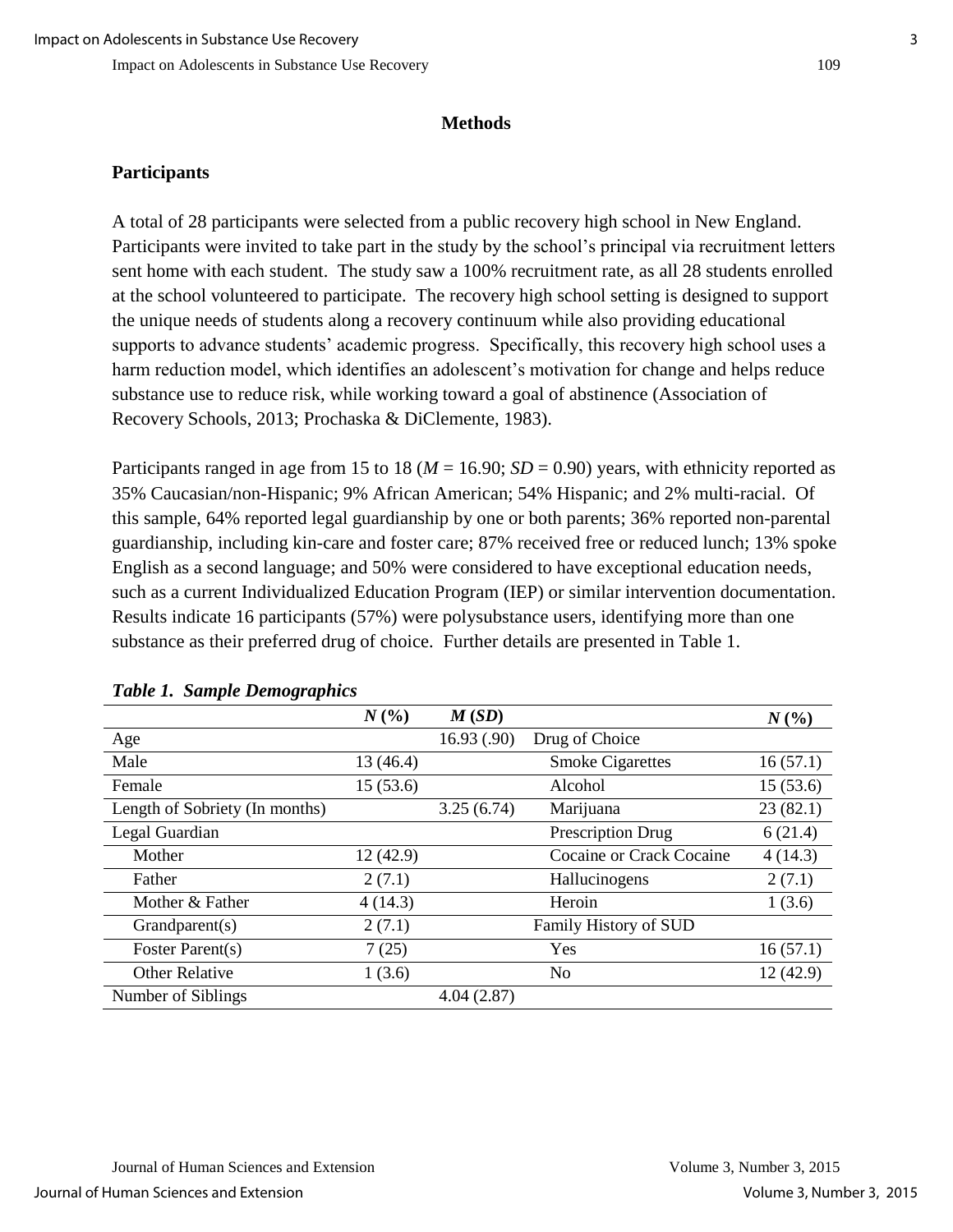Impact on Adolescents in Substance Use Recovery 110

#### **Measures**

Three measures were administered. Perceived stigma was measured using Ritsher, Otilingam, and Grajales's (2003) Internalized Stigma of Substance Abuse (ISSA) survey, containing 29 Likert items using a 4-point rating scale. These 29 items make up five subscales: alienation, stereotype endorsement, discrimination experience, social withdrawal, and stigma resistance. Higher total scores indicate greater level of internalized stigma, and average scale scores between 1-2 indicate minimal to no internalized stigma, between 2-2.5 indicate mild internalized stigma, between 2.5-3 indicate moderate internalized stigma, and between 3.5-4 indicate severe internalized stigma (Ritsher et al., 2003). The measure has acceptable test-retest reliability of .80 and a reported alpha of .90 (.92 in this sample).

The Parent and Peer Influence Scale (PPI; Werner-Wilson & Arbel, 2000) is a 17-item scale that measures the degree to which an adolescent is influenced by his/her parents versus peers. Items are designed to measure adolescent parent/peer alignment across general values, basic beliefs, dating, sexuality, alcohol and substance use, and political beliefs (i.e., *My parents and I have the same value system* and *My friends influence my beliefs about sexuality*) using a 7-point Likert rating scale. Lower scores indicate a higher degree of parental influence based on a median split cutoff. Scores below the cutoff indicate a higher degree of peer alignment, and higher scores indicate a greater degree of parental alignment. The measure has acceptable internal consistency, with a reported alpha coefficient of .75 (.66 in this sample).

The Social Desirability Scale (SDS; Crowne & Marlowe, 1960) is a 33-item measure of participants' tendency to endorse socially desirable activities using a nominal *true-false* format. Example items include *I like to gossip at times* and *I always try to practice what I preach* (Crowne & Marlowe, 1960). Higher scores indicate greater levels of agreement with socially desirable behaviors. This scale has acceptable internal consistency with a reported test-retest reliability of .89 and an alpha coefficient of .88 (.63 in this sample).

### **Procedures**

Approval from the University of Connecticut's Institutional Review Board (IRB) was granted prior to recruitment. Information forms notifying the student's legal guardians of the study were sent home, including an "opt-out" option for guardians to complete and return if they did not want their students to participate; no forms were returned to the school. Students were recruited to participate in the single-time point, anonymous study by the school principal. Surveys took students approximately 15-20 minutes to complete before each student received a ten-dollar gift card. Students' anonymity was maintained throughout data collection and during the distribution of the gift card incentives as no identifiable information (e.g., names, contact information) was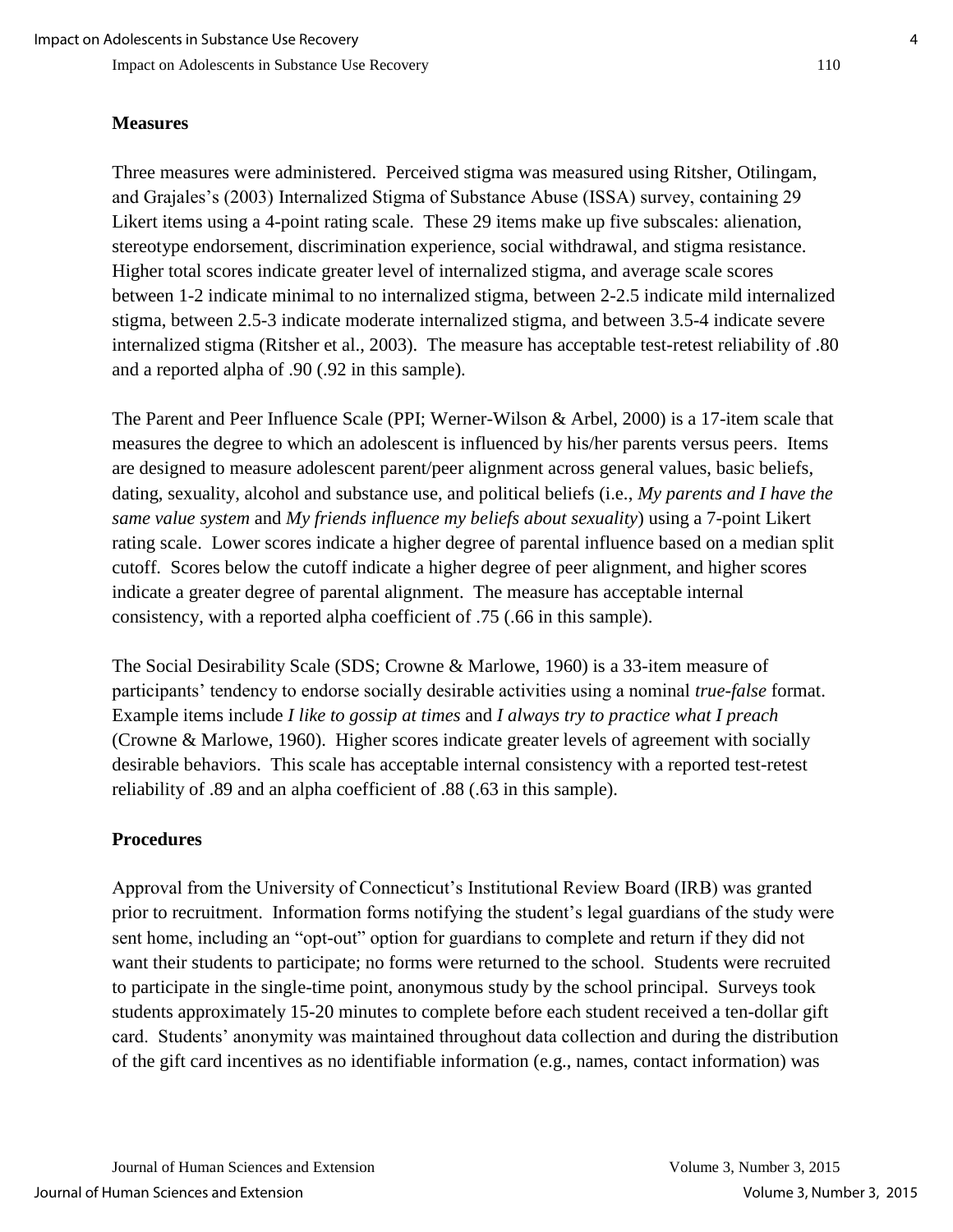collected. Participants completed the survey using Qualtrics, an online survey program which enables anonymous data collection, on computers in the school's computer lab.

#### **Results**

Due to the small sample size of this pilot study, it was reasonable to expect the results to be underpowered; therefore, we adjusted significance for all results presented here to *p* < .10 (Suresh & Chandrashekara, 2012). This adjustment is recommended for small, exploratory studies (Cohen, 1992), where trends that are significant at an alpha level of .10 will likely become significant at an alpha level of .05 in a larger sample (Cohen, 1988).

Descriptive results for the PPI, SDS, and ISSA are presented in Table 2. For the entire sample, scores for the PPI ranged from 52 to 105 out of 119, with a mean score of 66.76 and a median score of 65. The median score of 65 is higher than 59.50, the median score for the measure (Werner-Wilson & Arbel, 2000), indicating a slightly greater influence by peers. Scores for the SDS ranged from 36 to 59, with an average score of 48.83 (*SD* = 4.54). More socially desirable responses were rated a two versus a one for less socially desirable responses yielding a possible range for total scores from 33 to 66 (Crowne & Marlowe, 1960). These results indicate participants may be concerned about social approval and have a bias toward social desirability, as the average score falls in the high range for the measure (40-66; Crowne & Marlowe, 1960). Scores for the ISSA ranged from 1.45 to 3.48, with an average score of  $2.32$  (*SD* = 0.52). These results indicate mild levels of internalized stigma, as they are within the range of 2.01 to 2.50 (Ritsher et al., 2003).

## **Group Differences**

Table 2 presents descriptive data for the PPI, SDS, and ISSA by gender of respondents, as well as *t-*test results. Results suggest there are no significant group differences based on age or family history of substance use disorders. Results indicate a significant difference between gender and PPI  $(t = -2.03; p = .05)$ , suggesting that, compared to their male counterparts, female participants are more influenced by peers than by their parents.

| Twore <b>E</b> Descriptive Statistics and I Test Comparisons Throng Itespondents |                  |      |                    |       |          |  |
|----------------------------------------------------------------------------------|------------------|------|--------------------|-------|----------|--|
|                                                                                  | Males $(n = 13)$ |      | Females $(n = 15)$ |       |          |  |
|                                                                                  | M                | SD   | M                  | SD    |          |  |
| <b>ISSA</b>                                                                      | 2.20             | 0.39 | 2.42               | 0.59  | $-1.06$  |  |
| PPI                                                                              | 61.72            | 7.18 | 70.71              | 13.18 | $-2.03*$ |  |
| <b>SD</b>                                                                        | 48.58            | 3.15 | 49.09              | 5.86  | $-0.26$  |  |
| <b>Months Sober</b>                                                              | 3.00             | 4.49 | 3.47               | 8.37  | $-0.18$  |  |

*Table 2. Descriptive Statistics and t-Test Comparisons Among Respondents*

*\* p <* .05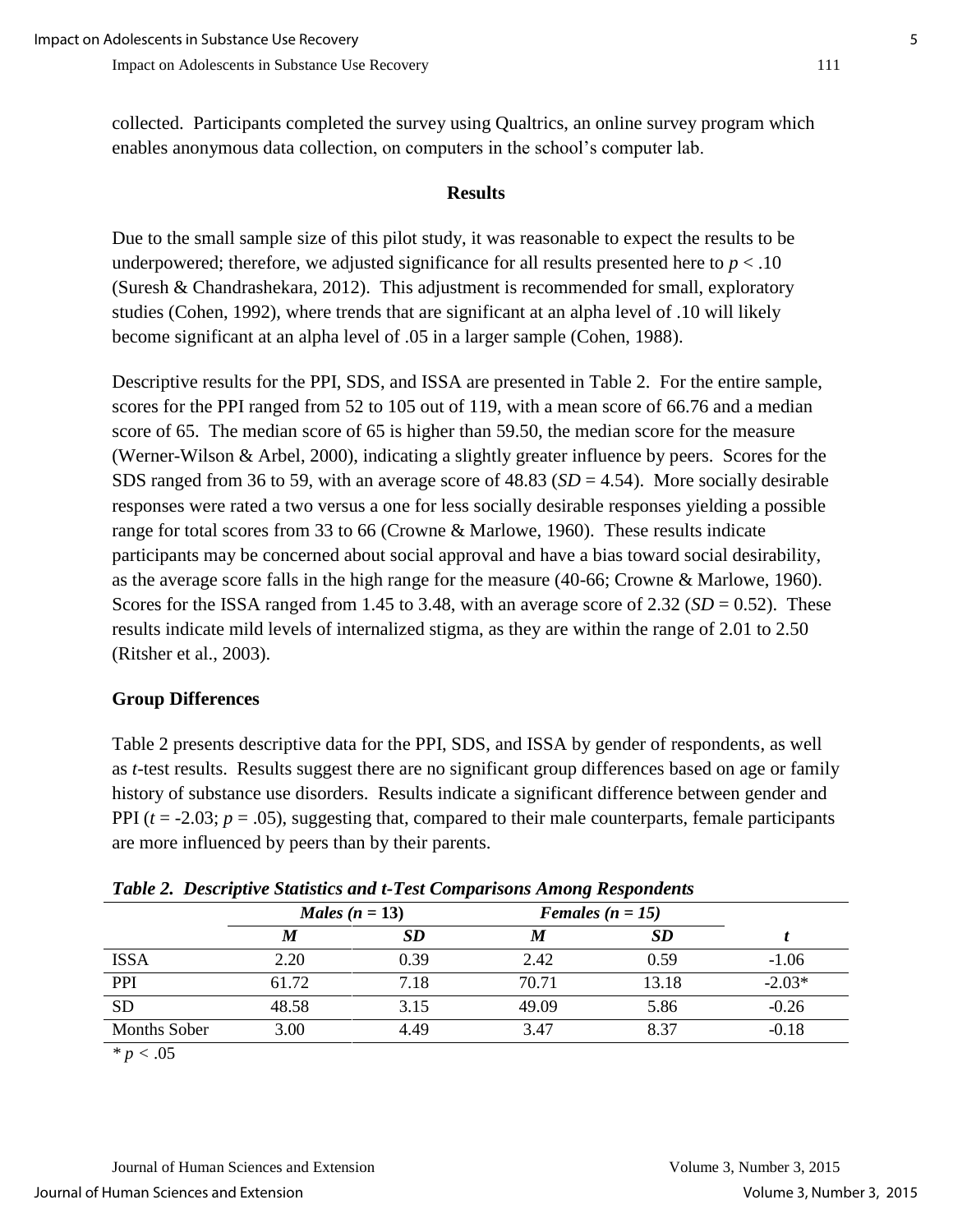Additional *t*-tests compared the four key variables on the basis of parental versus non-parental guardianship (See Table 3). Results indicated a significant relationship between parental guardianship and the PPI  $(t = -1.59; p < .10)$  and the SDS  $(t = -1.57; p < .10)$ , such that adolescents living with parental guardians align less strongly with their parents/guardians. There were no significant differences between parental guardianship and the ISSA or between parental guardianship and length of sobriety in months. However, there were significant differences in length of sobriety when comparing youth living with parental guardians to those with nonparental guardians. Participants who reported living with their parents averaged 1.89 months of sobriety, and those with non-parental guardians averaged 5.70 months of sobriety. An independent *t*-test indicated this is a significant difference  $(t = -1.47, p = .033)$  with a moderate effect size (Cohen's  $d = .55$ ; Cohen, 1988).

| Table 5. Group Differences by Farental and Non-Farental Guardianship |                                             |      |                                                 |           |           |  |  |
|----------------------------------------------------------------------|---------------------------------------------|------|-------------------------------------------------|-----------|-----------|--|--|
|                                                                      | <b>Parental</b><br>Guardianship<br>$N = 18$ |      | <b>Non-Parental</b><br>Guardianship<br>$N = 10$ |           |           |  |  |
|                                                                      |                                             |      |                                                 |           |           |  |  |
|                                                                      |                                             |      |                                                 |           |           |  |  |
|                                                                      | M                                           | SD   | $\boldsymbol{M}$                                | <b>SD</b> | t         |  |  |
| <b>ISSA</b>                                                          | 2.25                                        | 0.10 | 2.45                                            | 0.22      | $-0.93$   |  |  |
| PPI                                                                  | 64.29                                       | 1.96 | 72.00                                           | 5.83      | $-1.59*$  |  |  |
| <b>SDS</b>                                                           | 47.88                                       | 1.15 | 51.00                                           | 1.43      | $-1.57*$  |  |  |
| <b>Months Sober</b>                                                  | 1.89                                        | 4.04 | 5.70                                            | 9.74      | $-1.47**$ |  |  |
| <b>Guardian Drug of Choice</b>                                       | $N($ % $)$                                  |      | N(%                                             |           |           |  |  |
| Tobacco                                                              | 8(44)                                       |      | 2(20)                                           |           |           |  |  |
| Alcohol                                                              | 4(22)                                       |      | 3(30)                                           |           |           |  |  |
| Marijuana                                                            | 2(11)                                       |      | 0(0)                                            |           |           |  |  |
| <b>Prescription Medication</b>                                       | 0(0)                                        |      | 0(0)                                            |           |           |  |  |
| Meth                                                                 | 0(0)                                        |      | 0(00)                                           |           |           |  |  |
| Does not know                                                        | 9(50)                                       |      | 6(60)                                           |           |           |  |  |

*Table 3. Group Differences by Parental and Non-Parental Guardianship*

 $\overline{\ast p}$  < .10;  $\overline{\ast p}$  < .05

A crosstab analysis of participants living with parental guardians revealed that 11 respondents reported living in non-substance-using homes, and 7 reported living in substance-using homes. Results indicate a remarkable difference in adolescent sobriety between those living with guardians who used substances and those living with guardians who did not use substances; participants in substance-using homes reported an average of .86 months versus 4.05 months in non-substance-using homes  $(t = -1.47; p < .05)$ .

## **Discussion**

The most noteworthy result from this work is that significant differences were found in students' length of sobriety based on parental guardianship, such that adolescents with non-parental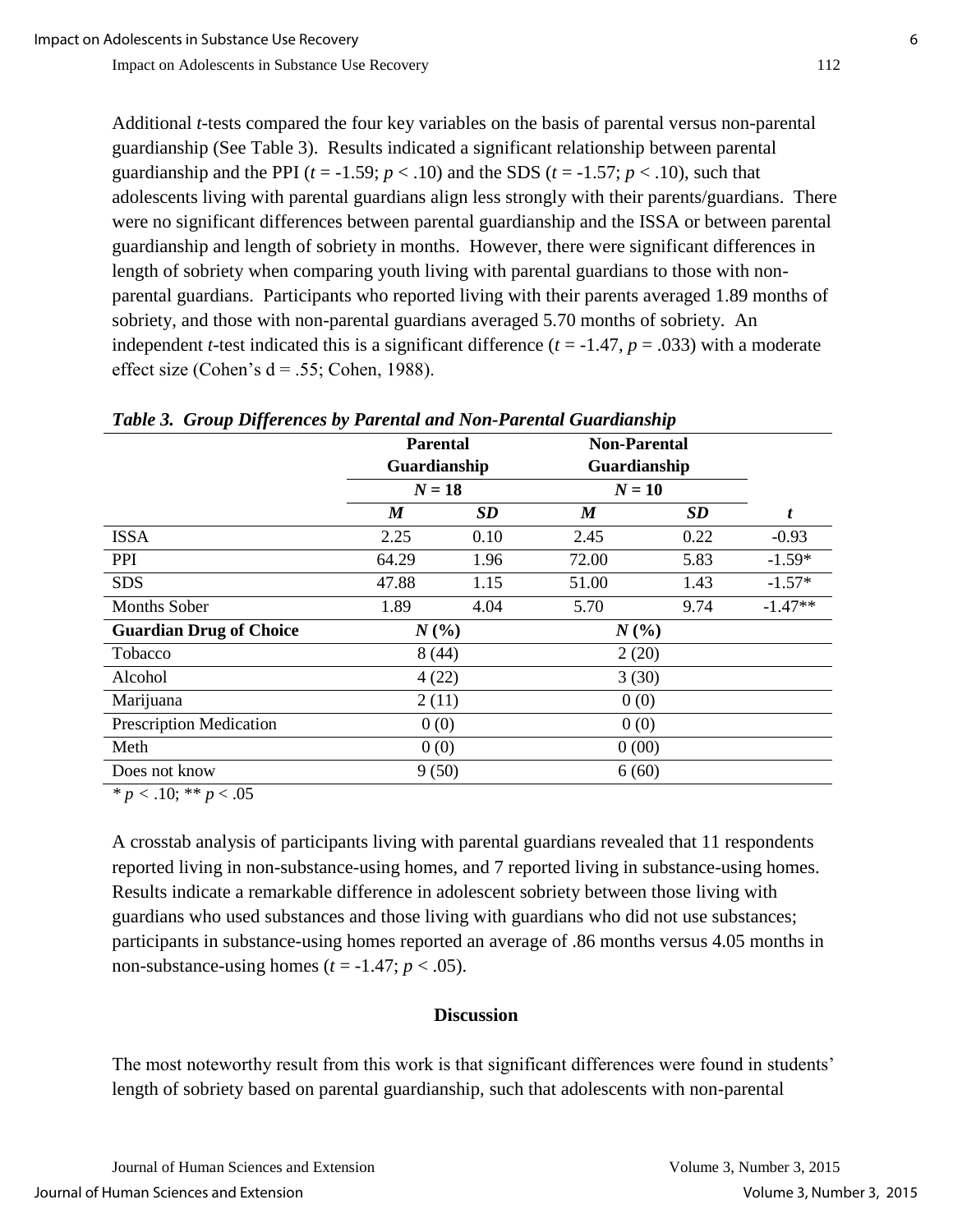guardians report longer sobriety on average than those with parental guardians. Few would dispute that a 4-month difference is both clinically meaningful and statistically significant. This trend contradicts much of the existing literature on risk with adolescents with non-parental guardians. An explanation for this may be found in family systems theory (Broderick, 1993). If an adolescent is part of a system that promotes substance use, a change in guardianship may provide a more supportive environment for the adolescent's goals for recovery should the new guardians model values that endorse sobriety more so than the previous guardians. Our comparison of sobriety duration among adolescents who lived with substance-using versus nonsubstance-using guardians lends credence to this perspective.

The relationships between parental guardianship and the PPI and SDS suggest that participants with parental guardians are less influenced by their peers than those with non-parental guardians. These results also suggest participants living with parents show lower levels of agreement with socially desirable behaviors; this may be due to parental behaviors creating a norm for behaviors deemed socially desirable as discussed above. Children experience a number of social, emotional, and behavioral problems as a result of disrupted or insecure attachment with their parents (O'Connor & Zeanah, 2003).

The lack of research on recovery high school students highlights the importance of conducting research with this population. Results presented here demonstrated greater female alignment with peer influence, which is consistent with the literature indicating that compared to their male counterparts, females have a greater investment in and focus on their peer relationships (Rose & Rudolph, 2006). This gender difference in investment in peer relationships likely remains an influence for those in recovery, particularly as adolescents entering recovery are at risk of being placed in an "out-group" by former social groups that may have endorsed their substance use. This may further their desire for a sense of belonging in a peer group (Harris, Baker, & Cleveland, 2010).

## **Limitations**

While small sample size can limit the power and generalizability of results, small samples can be advantageous in describing trends of disease (i.e., sentinel sampling methods; Schrag, Zell, Schuchat, & Whitney, 2002). Further, it is noteworthy that the number of participants included here represents the full enrollment of an entire recovery high school. Exploratory studies with hard-to-reach populations are often small by dint of the social stigma, criminal status, or similar constraints on access to participation. Such investigations, however, can play a vital role in representing the experiences of often-unavailable populations.

Due to the sensitive nature of the investigation, ensuring participant anonymity was important but also prevented the collection of additional demographic information. As a result of these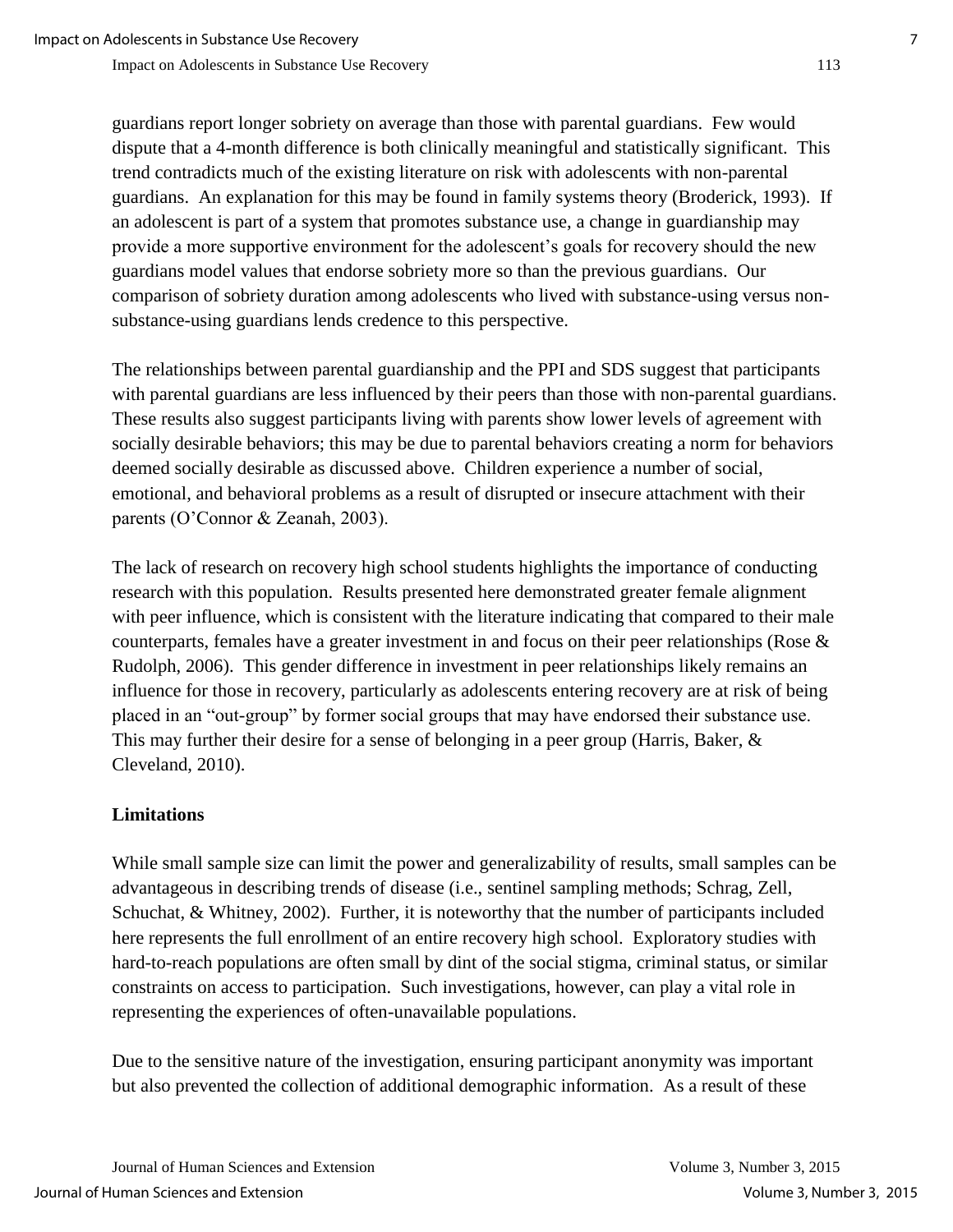concerns, some of the above demographic information was provided by the school's principal. For example, learning that nearly half of the students had IEPs and 13% of the students spoke English as a second language was not discovered until after data collection was complete. Careful examination of the data and reports from the research team indicate there were no comprehension or language-related barriers to survey completion. Although the school's full enrollment participated in the study, results are not necessarily representative of all recovery schools; further research across a range of recovery schools is needed, as schools may vary in their recovery philosophy, services provision models, and student demographics.

### **Implications**

Given that so little research is done with this population, further work is needed to better understand the needs of adolescents in school-based recovery programs. Services can be better tailored to maximize impacts when we better understand the development of this population, the barriers and challenges students face, as well as supports to achieve recovery. This small study yielded valuable and interesting findings pertaining to parental guardianship. More work is needed to explore the impact of both parents and non-parental guardians on adolescent recovery, specifically looking at the protective factors that support recovery and the risk factors for relapse, such as guardian substance use. As trends were also observed with respect to the influential role of peers among recovering adolescents, particularly in females, peer influence needs to be further explored among this population, as well. One promising area of future work would be to explore how peers assist in the development of personal identity—how youth in recovery think about themselves and their behavior.

#### **References**

- Association of Recovery Schools. (2013). *Market study for recovery high schools.* Retrieved from http://www.recoveryschools.org/resources/studies
- Broderick, C. B. (1993). *Understanding family process: Basics of family systems theory.*  Thousand Oaks, CA: Sage Publications.
- Cohen, J. (1988). *Statistical power analysis for the behavioral sciences* (2<sup>nd</sup> ed.). Hillsdale, NJ: Lawrence Erlbaum.
- Cohen, J. (1992). A power primer. *Psychological Bulletin, 112*(1), 155–159. doi:10.1037/0033- 2909.112.1.155
- Crowne, D. P., & Marlowe, D. (1960). A new scale of social desirability independent of psychopathology. *Journal of Consulting Psychology, 24*(4)*,* 349–354. doi:10.1037/h0047358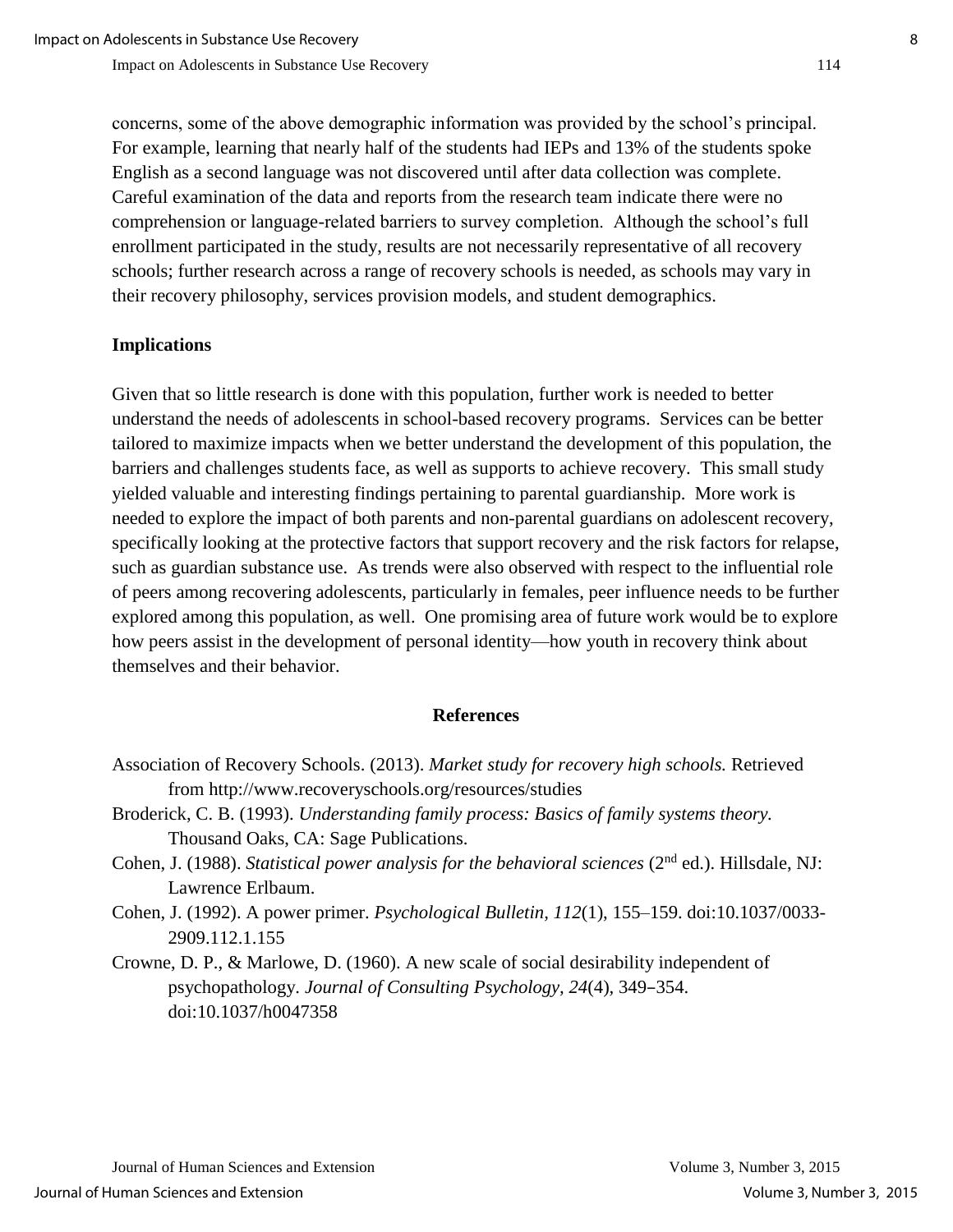- Harris, K. S., Baker, A., & Cleveland, H. H. (2010). Collegiate recovery communities: What they are and how they support recovery. In H. H. Cleveland, K. S. Harris, & R. P. Wiebe (Eds.), *Substance abuse recovery in college: Community supported abstinence* (pp. 9– 22). New York, NY: Springer.
- Harris, K. S., Baker, A. K., Kimball, T. G., & Shumway, S. T. (2008). Achieving systems-based sustained recovery: A comprehensive model for collegiate recovery communities. *Journal of Groups in Addiction & Recovery, 2*(2–4), 220–237*.* doi:10.1080/15560350802080951
- Laitman, L., & Lederman, L. C. (2007). The need for a continuum of care: The Rutgers comprehensive model*. Journal of Groups in Addiction & Recovery, 2*(2–4), 238–256. doi:10.1080/15560350802080993
- Livingston, J. D., & Boyd, J. E. (2010). Correlates and consequences of internalized stigma for people living with mental illness: A systematic review and meta-analysis. *Social Science & Medicine, 71*(12), 2150–2161. doi:10.1016/j.socscimed.2010.09.030
- McElhaney, K. B., Antonishak, J., & Allen, J. P. (2008). "They like me, they like me not": Popularity and adolescents' perceptions of acceptance predicting social functioning over time. *Child Development, 79*(3), 720–731. doi:10.1111/j.1467-8624.2008.01153.x
- Moberg, D. P., & Finch, A. J. (2008). Recovery high schools: A descriptive study of school programs and students. *Journal of Groups in Addiction & Recovery, 2*(2–4)*,* 128–161. doi:10.1080/15560350802081314
- O'Connor, T. G., & Zeanah, C. H. (2003). Attachment disorders: Assessment strategies and treatment approaches. *Attachment & Human Development, 5*(3), 223–244. doi:10.1080/14616730310001593974
- Passetti, L. L., & White, W. L. (2007). Recovery support meetings for youths: Considerations when referring young people to 12-step and alternative groups. *Journal of Groups in Addiction & Recovery, 2*(2–4), 97–121. doi:10.1080/15560350802081280
- Prochaska, J. O., & DiClemente, C. C. (1983). Stages and processes of self-change of smoking: Toward an integrative model of change. *Journal of Consulting and Clinical Psychology, 51*(3), 390–395. doi:10.1037/0022-006X.51.3.390
- Richter, S. S., Brown, S. A., & Mott, M. A. (1991). The impact of social support and self-esteem on adolescent substance abuse treatment outcome. *Journal of Substance Abuse, 3*(4)*,*  371–385. doi:10.1016/S0899-3289(10)80019-7
- Ritsher J. B., Otilingam, P. G., & Grajales, M. (2003). Internalized stigma of mental illness: Psychometric properties of a new measure. *Psychiatry Research, 121*(1)*,* 31–49. doi:10.1016/j.psychres.2003.08.008
- Rose, A. J., & Rudolph, K. D. (2006). A review of sex differences in peer relationship processes: Potential trade-offs for the emotional and behavioral development of girls and boys. *Psychological Bulletin, 132*(1), 98–131. doi:10.1037/0033-2909.132.1.98